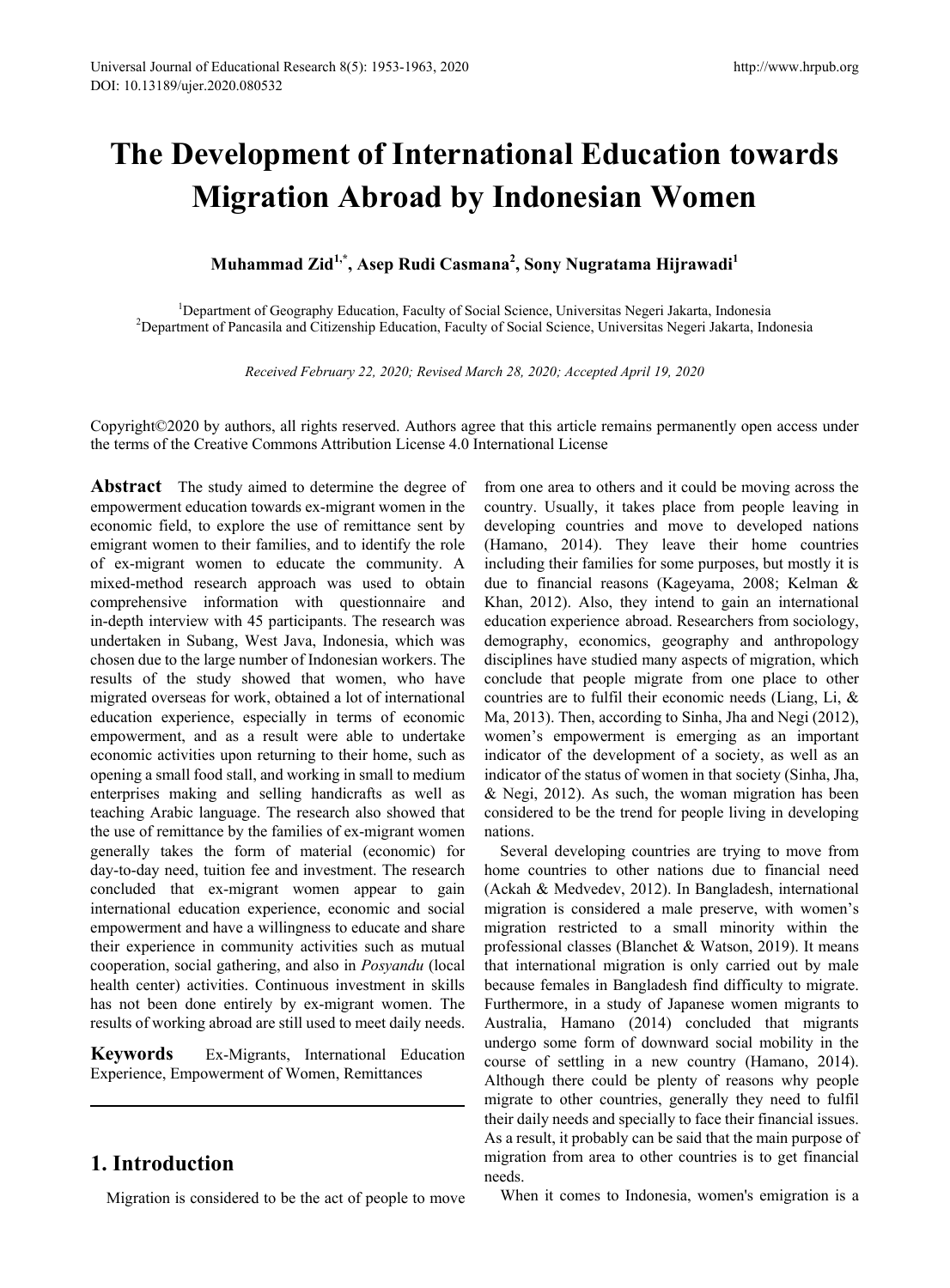common phenomenon that occurs in developing countries such as Indonesia (Hugo, 1995). Research into women's emigration in East Nusa Tenggara, reveals shifting subjectivity and changing relations with family and local communities, as well as participation in economic spaces (Williams, 2007). This is because, the main reason why people migrate from Indonesia to other countries is to survive economically for their family. In addition, the economic situation of the family forces women to work to fulfil family needs and to solve their financial problems (Hugo, 2000). Some experts argue that the current era of globalization makes it difficult to find work locally, especially for women (Hugo, 2002). Therefore, the factors that influence women's emigration from villages to foreign countries vary, however helping the family economy is a key motivator to migrate from their home countries to developed nations (Yazid, 2015).

Ullah (2017) reveals that women have traditionally been at a disadvantage in many countries in the world as strong patriarchal tradition often impinges the rights of women (Ullah, 2017). Regarding this issue, there are four main reasons why women often become the person who migrate to other countries for the purpose of financial needs. Firstly, the difficulty of economic condition in Indonesia causes people to be jobless, either for male or female (Irawaty & Wahyuni, 2011). They tend to work with the hard job such as building construction, and others. As such, the unskilled people cannot get the proper job for their day-to-day needs. This circumstance cause difficulty in the economic needs, especially for the family to fulfil their basic need and also forced women to work and help their families.

Secondly, some available jobs for unskilled person, especially women only become household or family assistance (Astuti, 2018). It is because women can only work with some activities which are not really hard. For example, women can be home cleaner, childcare, home care, and many other jobs which are available for those who do not have advance skills and low-level education (Irawaty & Wahyuni, 2011). However, some mentioned jobs in Indonesia are considered to be low salary. Although they will get paid from their employer, they only earn under minimum standard wage (Williams, 2007). This difficult situation forces some women in Indonesia to find out on how to fulfil their basic need and earn a wide range of salary (Irawaty & Wahyuni, 2011). As such, one of the options to solve this difficulty is migrated to developed nations which have high different currency with Indonesia.

In addition, people living in the countryside of Indonesia has often become a targeted group by worker agency since there are very limited jobs available in rural areas (Williams, 2007). They ask local people especially women to leave their family and work in abroad. Usually, Indonesian woman worker moves to Malaysia, Taiwan, Saudi Arabia and some middle east countries which have higher currency than Indonesian Rupiah (Irawaty & Wahyuni, 2011). They can get more than four million

rupiah every month as their salary per month, in which this is very high salary compared with working to be household in Indonesia. Therefore, limitation of job availability can be other options why people migrate from one place to others (Hussin, 2013).

What is more, West Java Province in Indonesia is one of the highest regions which brings their women migrate to other countries for the economic purposes (Hussin, 2013). In terms of statistical council agency of West Java Province, in 2016, overall there were 61.239 people who work abroad (Indonesia Statistical Council, 2018). Mostly, they come to Taiwan to earn more money for their daily need. The number of people migrating to this country accounted for 22.847 people (Indonesia Statistical Council, 2018). In addition, Subang is one of the regions located in West Java Province, so that it is interested to see the migration movement from Subang.

The woman migrating abroad for working have a fixed term contract. It means that they will probably go back to the home country to develop and use their income for business. Generally, the salary obtaining from abroad would be used to create private business so that it will be empowered sustainably (Yazid, 2015). As such, the issue of empowerment is important. Based on the above discussion, the research questions are (1) what is the economic empowerment carried out by Indonesian women worker in Subang Regency after migration? (2) how the remittance is being used by Indonesian women workers in Subang regency after migration? (3) what is the role of Indonesian women workers towards empowering local community in Subang regency after migration?

## **2. Literature Review**

#### **2.1. Concept of Education Empowerment**

Empowerment is considered to be one of important aspect towards community. This is because it can help some local communities to improve their quality of life in terms of economic empowerment. Since the issue of empowerment has been recognised by international communities, women's empowerment is a part of Sustainable Development Goal (SDG) (Malapit, et al., 2019). Women's empowerment is inseparable from empowerment of the community. More specifically, women's empowerment aims to improve the quality of the surrounding community, so that an educated society is created (Babari & Prijono, 1996; Pandey, Lama, & Lee, 2011).

A key element of empowerment is participation in economic activities (Sell & Minot, 2018). Economic activities can be recognised by improving local communities by women who have migrated back to their home countries. For example, they can establish their local enterprises, small business company, and any others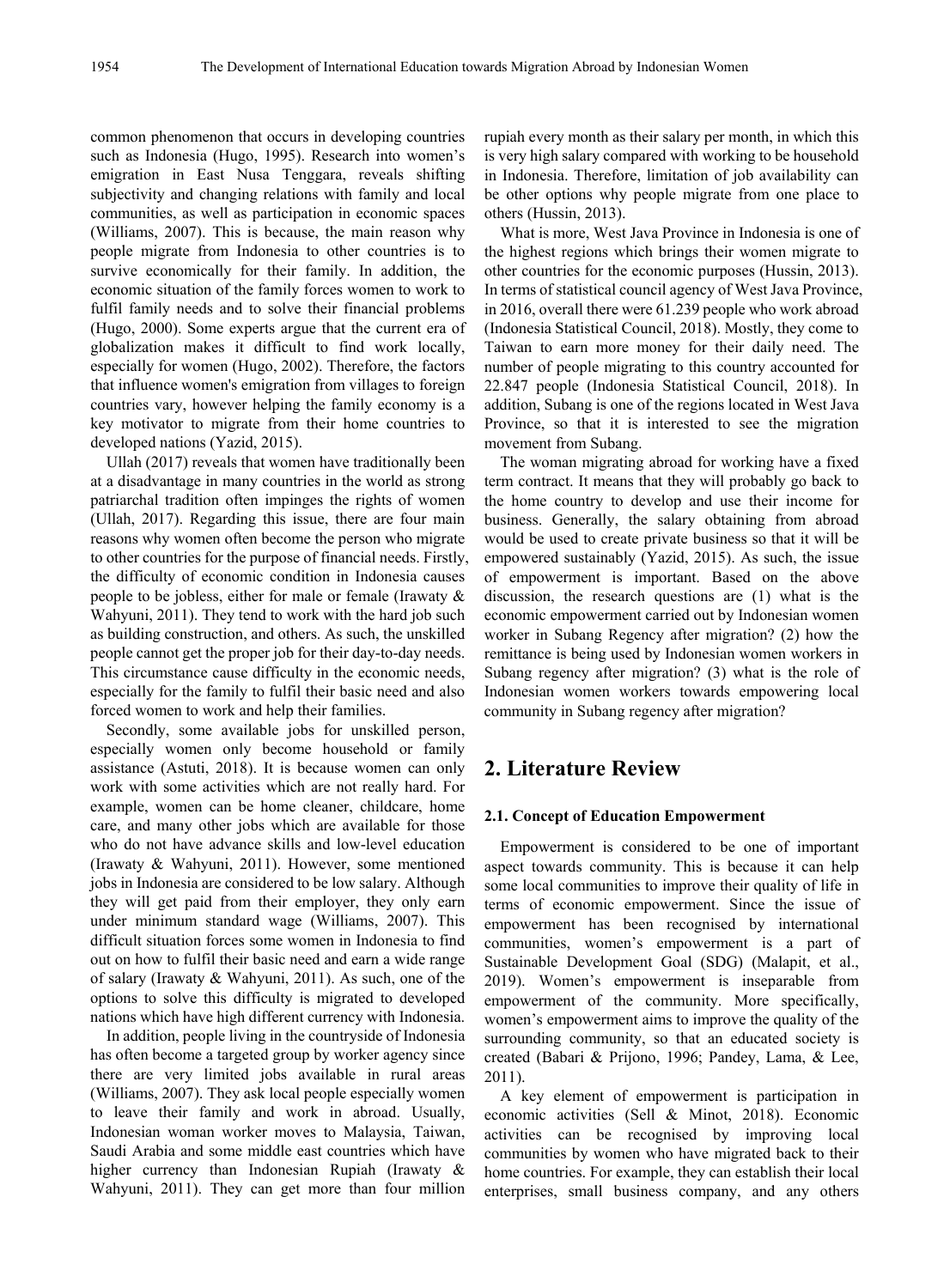business which are inspired by other countries (Miedema, Haardorfer, Girard, & Yount, 2018). As such, this can be some advantages either for women after migration or the local communities to improve their economic life.

In general, the concept of women's empowerment can be identified as an effort carried out by a group of women or individually, to enable improvement in the quality of life and capabilities of the surrounding community (Stromquist, 2015; Ramanayake & Wijetunga, 2018). The process of empowering women can be achieved through education or working abroad, in order to gain the skills and abilities to develop themselves and their surrounding environment. The right to obtain literacy is also one way to empower women (Eldred, 2014; Sharma & Gambhir, 2017), therefore the concept of empowerment can be carried out through the education process. Women's empowerment is conceptualized and operationalized largely in Classic Patriarchal settings (Miedema, Haardorfer, Girard, & Yount, 2018). Another opinion reveals that empowerment is a concept carried out by individuals who know a group of people to be able to prepare themselves and their future (Kageyama, 2008). The concept of individual empowerment is defined by a person being able to continue to learn and improve, in order to manage personally and support a family, now and in the future (Irawaty  $\&$ Wahyuni, 2011).

The concept of empowerment encompasses developing and improving quality, and empowering a community around it (Dhar, 2012). In India, women are considered as a lower class. Indian women are disadvantaged in areas such as finance, education, and the economy. The empowerment process would ensure women are not left behind and would improve the quality of their lives (Gul, 2015; Bhat, 2015; Porter, 2013). Based on the three concepts above, it can be concluded that empowerment is an effort to increase the capacity and capability of both a person, and a group of people, so that their lives are better.

In Vietnam, intimate partner violence is an important social issue that policy makers seek to address by a variety of interventions, including efforts to promote women's empowerment (Bulte & Lensink, 2019). Women's empowerment is increasingly considered as a strategy to enhance household security and nutrition in Tanzania (Galie, et al., 2019). Women's empowerment can be achieved through an awareness process, so that women are able to critically analyse the situation of the community, are able to identify discriminatory practices which are social constructs and can distinguish between natural roles and gender roles.

The aforementioned evidence revealed that the concept of empowerment has several positive developments. These are improving their local community, especially in terms of economic development. It also helps improve small business enterprises across the world, so that it is imperative to develop and build some empowerment particularly for women.

#### **2.2. The Concept of International Migration**

Emigration is defined as the movement from one place to other areas. It can be cross the city, across the island, or move to other countries (Ramanayake & Wijetunga, 2018). Basically, there are a wide range of reasons why emigration happens in this contemporary era. Firstly, they might migrate due to natural disaster such as landslides, earthquake, tsunami, and other disasters. Some experts argue that the purpose of people moving from their original place of residence to other areas is to discover a safer location (Kelman & Khan, 2012; Ackah & Medvedev, 2012), although the main reason for emigration is to seek a better life. While emigration can relate to movement within national boundaries, this study focus on international emigration by a person or group of people from Indonesia to abroad, especially women's emigration.

There are many main factors that will influence a person or group of people to carry out the process of moving from one country to another, including climate change, weather, the economy, education, and globalization (Rapoport, 2016; Astuti, 2018). Women's involvement in the migratory process appears to have a generally empowering impact on them in terms of higher self-esteem and also as economic actors (Ojong & Muthuki, 2010).

The number of women migrations for leaving their home countries and move across the nation has increased over the years. Some possible factors which might happened from this condition are filling their spare time, prestige, and increasing status in the eyes of their husband, family and society (Gul, 2015). The strength of the family is a key mechanism to enable a positive influence on intentions to emigrate (Piracha & Saraogi, 2017). What is more, Indonesian women who choose to work abroad are paid higher salaries compared with those working domestically. When remittances are motivated by altruism, the migrant also takes into consideration the welfare of members of the family as a factor, subjectively weighted, in the utility function (Lianos & Pseiridis, 2014).

On the other hands, there are four main conditions in Indonesia which have forced and attracted women to migrate and work in other countries. Firstly, the majority of Indonesian workers who choose to go abroad for working is that they have a huge debt either to individual or institution (Hussin, 2013). People are mostly in due to pay their debt, such as home mortgage, or other money which should be paid quickly (Haris & Azizah, 2018). Then, they are looking for the job which can earn a lot of money with a low level of education (Hussin, 2013). After they found that working abroad can obtain a lot of salary due to different currency, they directly decided to work abroad.

The second reasons why people move to developed country is a low level of education (Hussin, 2013; Astuti, 2018; Williams, 2007). In Indonesia, a wide range of employer required high school level as the minimum education requirement or the students graduated from vocational high school (Yazid, 2015). This is because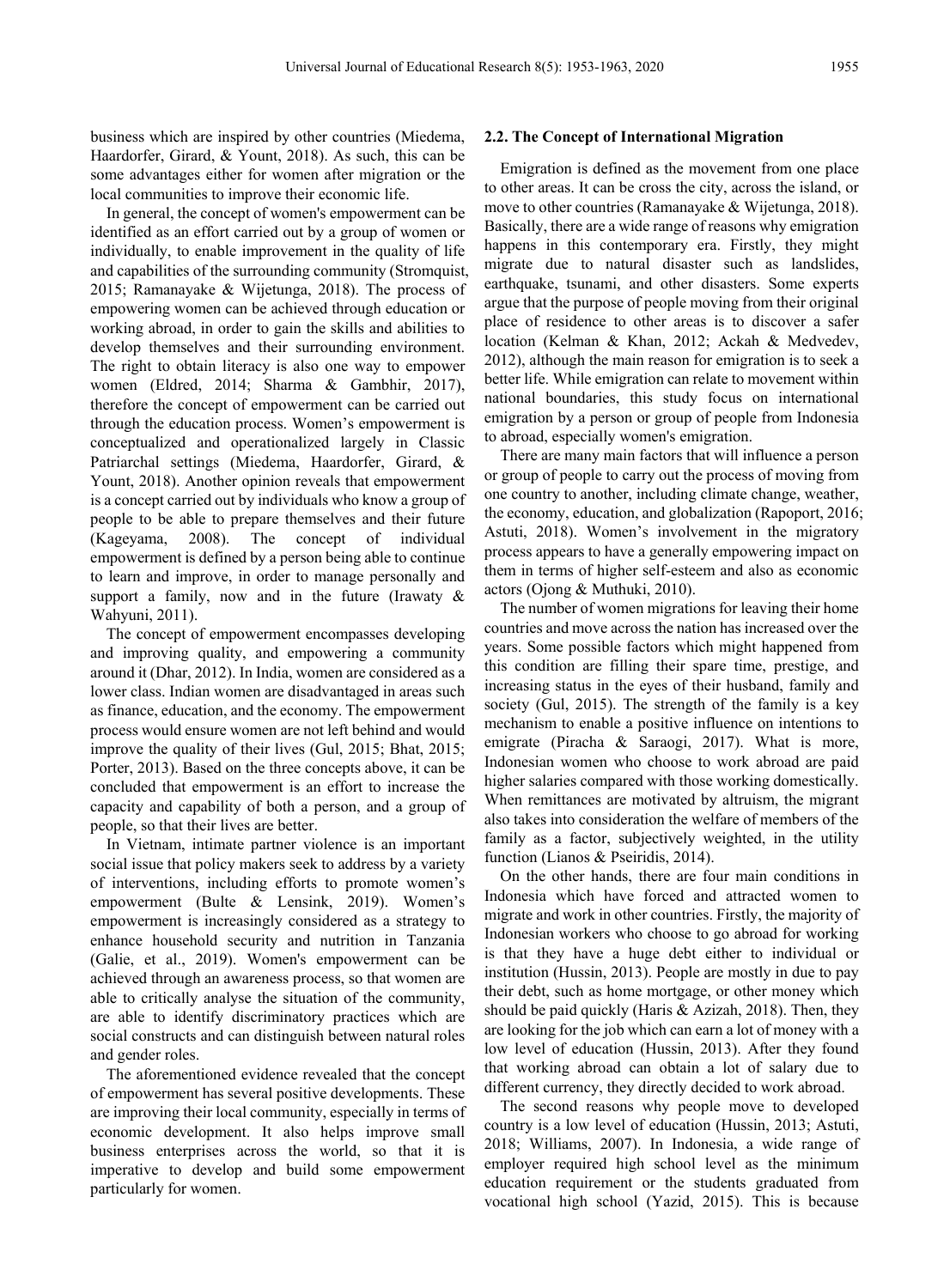vocational high school alumni are being equipped with specific skills such as information technology, accounting, graphic design, and many other skills which are beneficial for looking for jobs. However, for those who are just graduated from elementary school and junior high school will find difficulty getting a proper job (Haris & Azizah, 2018). This circumstance forced women to migrate to other countries to get some jobs and earn more money.

The third condition which make them to work in other countries is an increasing day-to-day need especially in terms of financial (Yazid, 2015). They argue that their everyday need increases over the year, and it was not followed by their income (Astuti, 2018). For example, when people have a new baby born, they need additional income to fulfil their live (Williams, 2007). This condition encourages women to help their husband to work abroad since they think that they will obtain higher salary when they work abroad.

Finally, the influence and motivation from successful women being Indonesian women workers has been another reason. People see other women coming to Indonesia and bringing a wide amount of money for buying a home, creating a small business enterprise, buying a car, and other successful symbol as a successful woman worker (Irawaty & Wahyuni, 2011). These condition makes several women who have their lower level education to work abroad and earn more salary, even as a household.

## **3. Methods**

#### **3.1. Research Design**

The study used a mixed method designed by combining quantitative and qualitative methods (Creswell, 2017). There are two reasons why mixed method were used for this research. Firstly, the quantitative method made it easy to get participant's respond quickly since they just need to fill in the questionnaire. Then, the data analysis was less-time consuming because the analysis was helped by SPSS software. However, the questionnaire makes it difficult to get the reason, so that qualitative method by using interview was being used (Cohen, Manion, & Morrison, 2007). The interview can provide an in-depth data and rich information about the reasons, experiences, feeling of Indonesian women worker after migration. According to Biesta (2012) the combination of both qualitative and quantitative research methods will deliver more reliable results (Biesta, 2012). Mixed method research can also help researchers to obtain overall results regarding the experiences of participants (Mertens, 2014).

Descriptive statistic was used to analyse the data. It shows the average of participants' responds to questionnaire, particularly mean, modus, median and standard deviation. The analysis also used SPSS software because the software made it less-time consuming (Mujis,

2010). In addition to data analysis, content analysis was used to analyse the interview data.

#### **3.2. Participants**

The participants of this study are women who were migrating to other countries for the economic purposes. Based on the literature review, the participants were selected who are deciding to go abroad due to fulfilling their day-to-day life, having economic difficulties due to debt towards other people or institution, having a low level of education, and also those who were motivated to earn more money (Haris & Azizah, 2018; Ananta, Kartowibowo, Wiyono, & Chotib, 1998). The number of participants who were selected on this study was 45 women. A detailed participants' characteristic would be displayed below:

**Table 1.** Participants characteristic based on age

| Ages                | Frequency | $\frac{6}{9}$ |
|---------------------|-----------|---------------|
| $17 - 25$ years old | 10        | 22,2          |
| $26 - 50$ years old | 25        | 55,6          |
| $51 - 75$ years old | 10        | 22,2          |

**Table 2.** Participants characteristic based on education level

| <b>Education level</b>       | <b>Frequency</b> | $\frac{0}{0}$ |
|------------------------------|------------------|---------------|
| Unfinished primary education | 10               | 22,2          |
| SD (Primary education)       | 20               | 44,4          |
| SMP (Junior High School)     |                  | 11,1          |
| SMA (Senior High School)     | 10               | 22.2          |

**Table 3.** Participants characteristics based on country destinations

| <b>Country destination</b> | <b>Frequency</b> | $\frac{0}{0}$ |
|----------------------------|------------------|---------------|
| Middle east country        | 25               | 55,6          |
| East Asia                  | 10               | 22.2          |
| Malaysia                   | 10               | 22.2          |

In terms of the Table 1, it can be seen that the majority of participants were at the age of above twenty-six years old, while the younger women were only three persons. In addition to this, based on Table 2, women who only hold primary education level were higher than other participants, which was about 6 persons. It was followed by those who even did not completed their primary education. Finally, most of women from Subang regency decided to choose Middle east country as it has the highest percentage compared with other country destinations.

The participants were chosen by snowball sampling technique. This technique help researchers to get a wide variety of participants about women empowerments (Cohen, Manion, & Morrison, 2007). The snowball sampling started by identifying several women who had an experience of migration abroad for the purpose of economic improvement. At the first time, the first participants were interviewed and gave more data about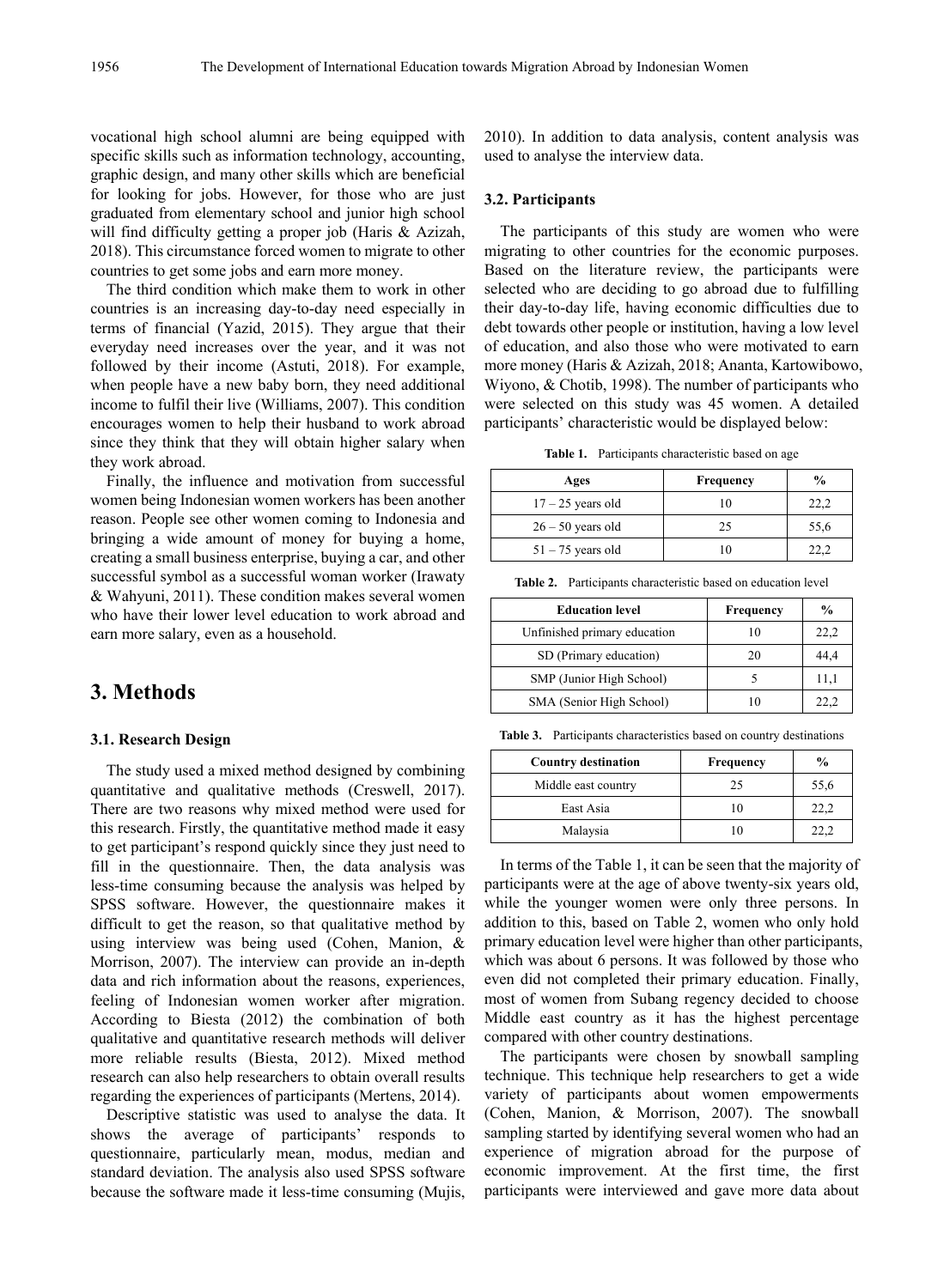women empowerment in Subang Regency, West Java. Then, after the data obtained from the first participants, she was asked and showed other women who might be available to be the next participants. After getting the person chosen by the first participants, then we go to the next participant until we get 45 persons.

#### **3.3. Instruments and Data Collection**

The research instrument used in this research was questionnaire. There are overall 45 questions. The first part of the questionnaire was a background which consists of participants age, education level, current activities and marital status. Likert-scale questions were used to understand the reasons why women workers decided to move abroad, including the economic empowerment, and the use of remittance when women workers came back to Indonesia. There are also open-ended questions regarding how they empower local community, so that women workers have an influence on community.

A pilot survey was used to analyse the questionnaire. It was crucial for the research because it would give a wide range of opportunities for the results (Cohen, Manion, & Morrison, 2007). A pilot survey was undertaken towards two experts, which are lecturer from Geography department in Indonesia. It was used to check the clarity of the questionnaire items, instructions and layout. It also gained feedback on the validity and reliability of the questionnaire. Finally, pilot instrument was also used to check readability levels for the target audience (Cohen, Manion, & Morrison, 2007).

In addition to the questionnaire, interview was also used since the use of questionnaire does not explain the reason about their answer, then semi-structured interview was being used to get the deep information about these three research questions generally (Biesta, 2012).

#### **3.4. Data Analysis**

After conducting the research, there are two main ways

of data analysis since it was used a mixed-method design. Firstly, descriptive statistics was used to analyse and present the data. Since there are a lot of questions in the questionnaire, SPSS statistical software was used to easy the process of data analysis (Creswell, 2017). All 45 data were presented by using graph so that it will create the results to be easy to understand. However, since the questionnaires data is not enough, interview was being conducted to get detail about their reason (Creswell, 2017).

In addition to data analysis, content analysis was used to analyse the interview. The interview text was transcribed and analysed by using open coding, axial coding and selective coding to analyse the women workers response towards economic empowerment, the use of remittance and empowering local community. NVivo software was used to analyse the data after the recorded voice was transcribed.

## **4. Findings**

The findings of the study showed that there are three main results of this research. It could be divided into three main parts, which are women workers economic empowerment after migration, the use of remittance from abroad, and how local communities are empowered by women workers after migration.

#### **4.1. Economic Empowerment of Women in Subang**

Economic empowerment is considered to be some women workers activities after returning home which are productive to earn more money (Dhar, 2012). Usually, some women workers earn a lot of money because the experiences or the ideas that they get from abroad are applied in their home country. It is important to know the women empowerment because they can also earn more money to raise their families. The results showed that trading and teaching Arabic language are considered to be the main women workers economic empowerment in Subang after migration.



#### Division of Work

**Figure 1.** Percentage of Profile of Household Activities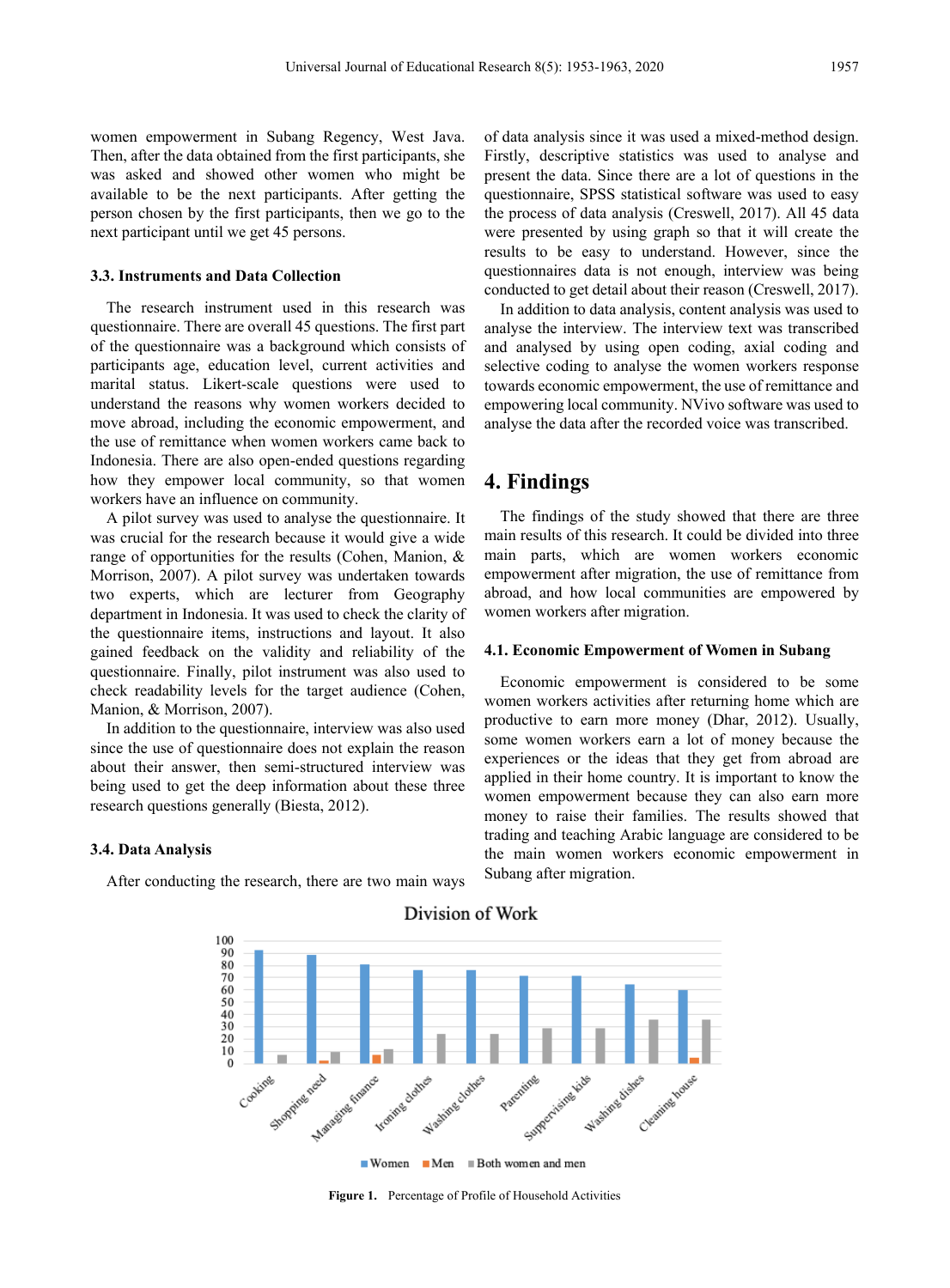Firstly, several participants argue that they are trying to use cooking skill to improve their economic empowerment after migration. As seen in figure 1, cooking experiences are higher percentage activities of women after migration. During working in middle east country, usually women workers were asked to cook the local cuisine such as Kebab, Biriani rice, and other food. Then, when they return to their home country, women workers are trying to cook the same food and sell it to their neighbours. Therefore, women workers can earn more money although they have returned to Indonesia. This result has been confirmed by one of participants.

"…usually, I cook Biriani Rice and gulai chicken in Indonesia, but I tried to make it spicier since Indonesian are more likely to eat spicy food. Then, I sell the food to neighbours, for the purpose of earning money. During Islamic celebration day such as Idul Fitri and Idul Adha, I can earn more money as people order a lot of food from me…" (W13, interview, 2018)

It shows that although women workers have returned back to Indonesia, at least they have some experiences and cooking skills which can be used to cook middle east food and sell it in Indonesia. This situation can help Indonesian women worker to increase their economic life after migration.

Apart from cooking, women workers also become trader. In this study, the majority of women sell mukena (women prayer cloth). Participants claimed that trading is a productive activity that can be undertaken at home, therefore allowing women to continue with the obligations of the reproductive role. As respondents have a large responsibility as head of the family, they contribute to the fulfilment of family clothing.

"... if Eid Mubarak likes to be given mukena (prayer clothes for women), sometimes it is for the mother of the boss's husband. Or given by children who have worked, mothers rarely buy themselves ... "(W1, interview, 2018)

The participants showed that selling mukena (a muslim praying cloth) is beneficial and they can earn more money. This is based on the people who were interviewed that selling can be their additional activities and it can help improve their day-to-day needs.

Secondly, some other participants have a new language skill and it is considered to be one of a new powerful skill to improve the economic empowerment. The majority of participants who have come back from middle east country are able to speak Arabic language. It is probably because the language was being used for their daily activities after migration. When they return to their home country, they used the language for teaching other women workers who have an intention to go abroad.

"…I learned Arabic language during pre-departure training. However, it was not significance since I still did not understand what my boss said in the country. My language skill was improved during living in middle east

country as I used it as my day-to-day activities…" (W15, interview, 2018)

The language ability of participants varies. Some of participants argue that they almost forget about the Arabic language skill learned from abroad. However, some of them are still remember, so that they open Arabic Language course for beginner. They teach English either for their neighbours, kids, or other people who need Arabic language.

"…I teach Arabic language for my neighbours' kids. They intend to go to middle east for working as well. However, it was not regular teaching, maybe it was only twice in a week. Sometimes if they feel lazy, the class was skipped..." (W2, interview, 2019).

It can be seen that language ability can be another economic empowerment because women worker can earn money in their home country by teaching Arabic language skill. In addition, for those who work in Malaysia, they do not have any language barrier since Malaysian language is slightly similar to Indonesian language.

All in all, although Indonesian women workers have returned to their home country, the economic empowerment can be undertaken to some extent. They can sell middle east food such as mukena, gulai chicken, Biriani Rice and Kebab. These sorts of food can be sold to their neighbour. In addition, women workes also can get language skill and it can be used to teach other people to earn more money.

#### **4.2. Utilization of Remittance for Women after International Migration**

Remittance can probably be defined as sending people's earning from the place where they work, and it could be some money, goods, or other things as a result of working abroad. It is common when women worker migrates to other countries for the purpose of fulfilling their economic needs. Martha explained that apart from goods and money, the remittance can also be ideas, knowledge, and new experiences which are gained while working in other countries. So that, it can be the main benefit for women to work abroad. This section would show the results of how Indonesian women worker used their remittance after working abroad.

Working abroad can be exhausting for some women workers. It is because they should probably work in days and nights every day, even they do not have time to socialize and meet their friends. Women workers should be able to serve the whole families in the middle east. Although it can be tiring, they still work to earn more money. These are some examples of women workers experience when they live abroad for being Indonesian women workers.

The results showed that the majority of women workers used their remittance for their primary and secondary need.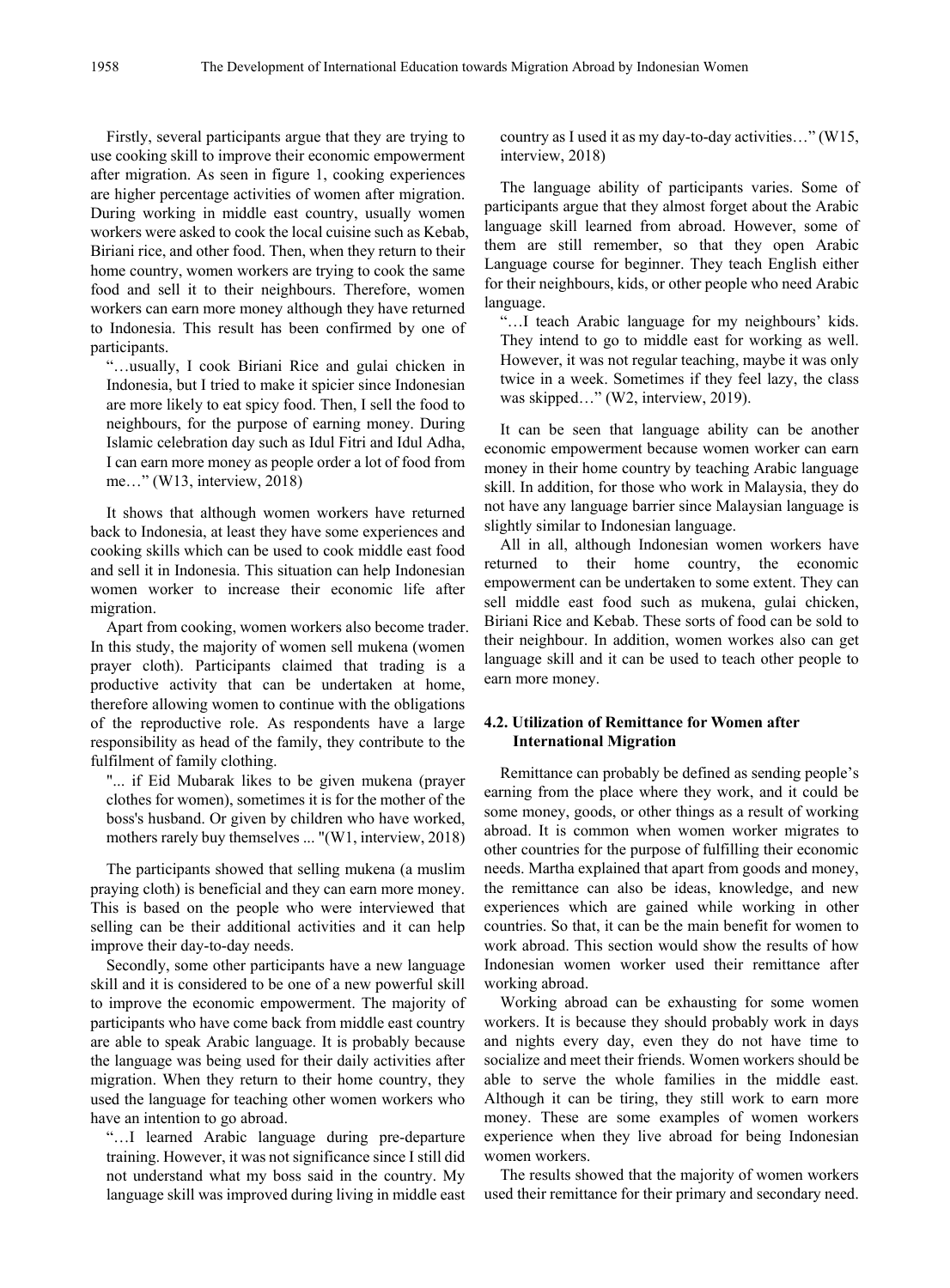Firstly, Indonesian women workers argue that fulfilling their daily need would be the main purpose of sending the remittance. It could be for food, drink, and their children need. Otherwise, some women worker used their remittance for their secondary need such as marriage fee, health and paying debt.

Secondly, after their primary and secondary need have been achieved, they put the remittance to the investment instruments such as gold, land, rice field, and livestock. However, the remittance allocated towards investment instruments is not as higher as primary and secondary need. Indonesian women workers need a lot of time to buy land for the investment. Finally, some of them used the money for creating their own business.

"…I have ever used the money for creating my own business and put the money to my relatives regularly. The purpose of business is to make it sustain, so that I can still earn money after I work in middle east. However, the money which was used for business was failed and I was disappointed. Finally, I send the money to my son to fulfil their daily need…" (W12, Interview, 2018),

Education is considered to be utterly important for the majority of women workers. They spend several amounts of money to the school, so that their children can go to school. They believe that investment in education is important for the future, particularly for their family. They also argue that remittance is the main income for education, although they have husband who can earn money as well.

"… my husband's salary does not enough to pay tuition fee. So my income was used to pay tuition fee. Also, sometimes my parents and my relatives need additional money, so I sometimes send the remittance to my parents and my brother…" (W10, Interview, 2018)

The figure showed that the majority of women workers spent their remittance for their consumption or day-to-day need which was accounted for 73 %. Then, in contrast, only 23% of women workers who put tuition fee or spending money for education was considered to be important. It can be concluded that primary need is probably considered to be important for Indonesian women workers, particularly in Subang regency.

# 27 73 Consumption, Tuition fee, Investment

## The usage of remittance

**Figure 2.** The usage of remittance

■ Tuition fee, consumption and investment

 $\blacksquare$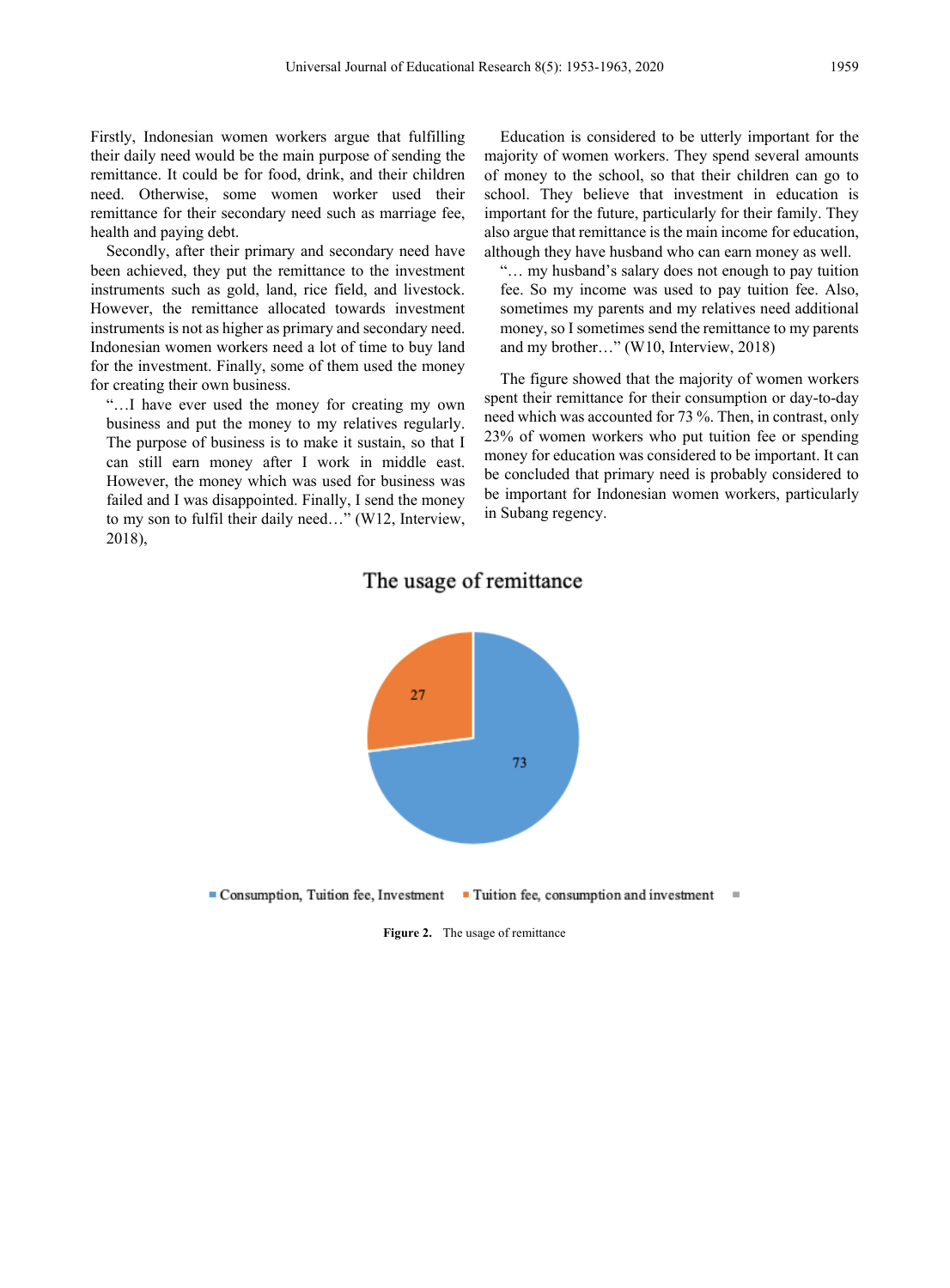

**Figure 3.** The Role of Women in Social Activities

#### **4.3. The Role of Women in Empowering Local Communities**

The third women workers activities is empowering local communities. Several women workers after migration from abroad, have some responsibilities to empower their local communities because they have several experiences abroad. These social activities are considered outside of reproductive and productive activities. Some activities which are part of social empowerment are RT or RW activities, community service, social gathering, recitation, thanksgiving, helping with neighboring events, political activities, community empowerment activities, becoming a member of a formal institution, and being a chairperson in an institution.

Figure 3 shows the distribution of the social roles of the respondent's families. It can be seen that the most common activity is being a participant in empowerment and social gathering programs. In contrast, being part of political work is some activities in which the majority of women does not like. Women in general were also more active in community activities than men such as attending neighbourhood Association meetings, becoming a member of the Family Welfare Development called PKK, participating in activities in an institution, and volunteering.

"My mom is also a cadre; she likes to join in Posyandu with PKK, and sometimes help Posyandu activities". (W6, interviewed, 2018)

"I felt it is good experience. Because I also like to read every Tuesday together with other mothers" (W7, interviewed, 2018).

"In Posyandu there is a routine recitation. If you usually take part in the evening recitation with devotional work, that is also if you are at home. "(W9, interviewed,  $2018$ ),"

The role of women in the social sector does not spread evenly. Respondents collected are at a score of 12.5, which means that in the respondent's family the social role done independently by the majority of women is in the highest value. Empowerment activities are in fact given first to women who are active in social activities. The field facilitator thinks that women who are active in social activities in their environment will be more responsible for empowerment programs.

In conclusion, although there are a lot of social empowering activities, the majority of woman support posyandu (a healthcare centre) and social gathering with other people, while political activities were avoided by ex-women workers. Although they can earn a lot of money from middle east countries, they still care for their neighbour community.

## **5. Discussion**

The findings of this study revealed that ex-women workers from abroad generally improve the quality of life, particularly in terms of economic life and community empowerment. This part will discuss, compare and contrast about economic empowerment by women workers, and how they use the remittance and local community empowerment.

Some previous studies in Indonesia have confirmed that the factors which force Indonesian woman to work abroad, particularly middle east are economic difficulty, low-level education, low salary, increasing the day-to-day need financially and being motivated by successful women migrants (Ananta, Kartowibowo, Wiyono, & Chotib, 1998; Astuti, 2018; Haris & Azizah, 2018). Comparing with other countries, this circumstances are almost similar, such as in Vietnam, Nepal, India and Bangladesh, as they move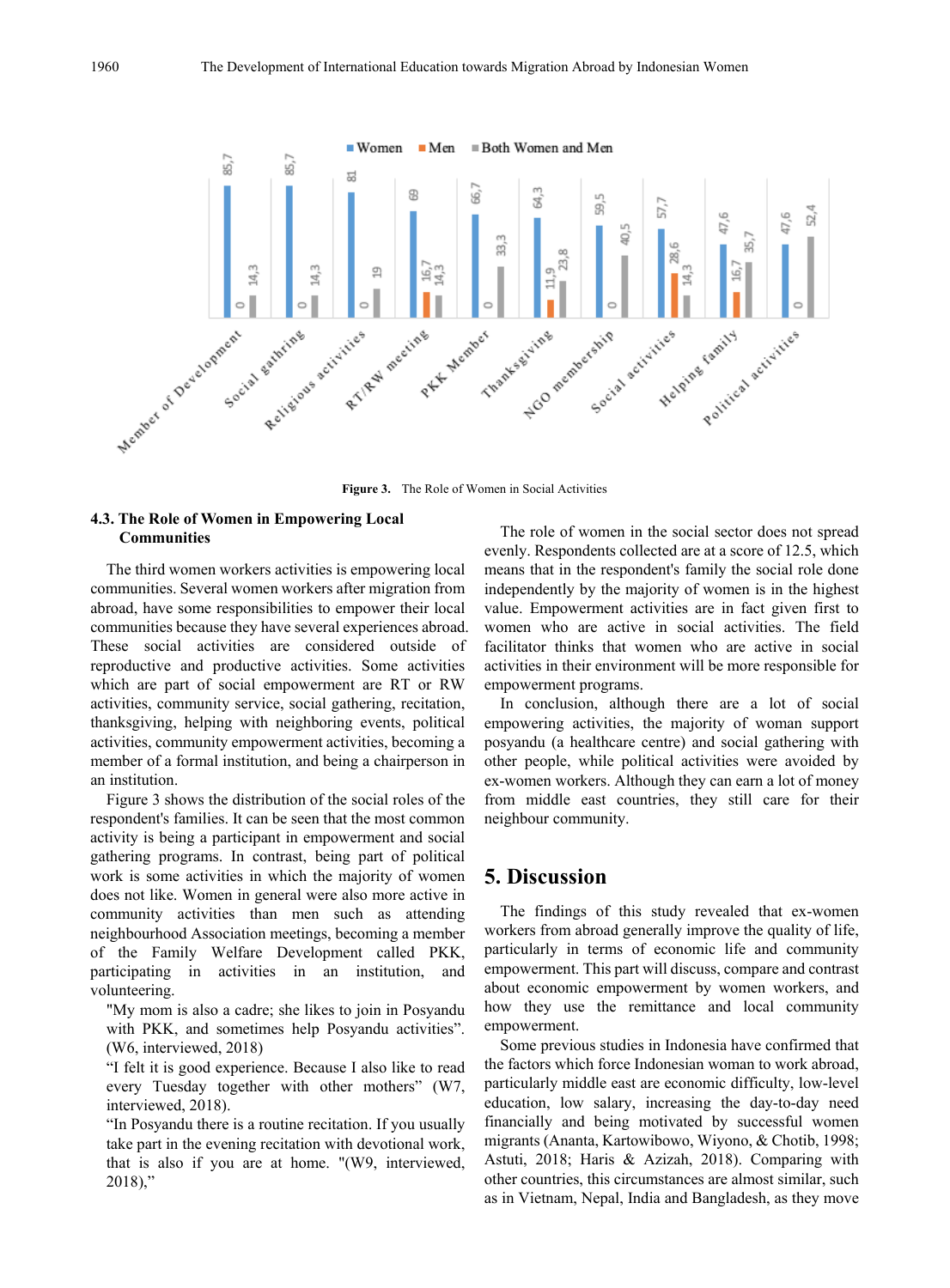abroad to earn more money and get increase in their salaries with low-level education (Bulte & Lensink, 2019; Pandey, Lama, & Lee, 2011; Bhat, 2015). However, after returning to their home countries, generally the women workers have improved their quality of life slightly. The most important thing is that they have some skills which can sustainably support financially such as providing some service for other people and selling goods which can improve their economic life financially (Rapoport, 2016).

Economic empowerment is considered to be women's economic activities after they return home. This is common across all women workers when they come back to their home countries. Generally, across the world, economic empowerment is divided into two main parts, which are reproductive and productive activities (Bhat, 2015; Kageyama, 2008; Sell & Minot, 2018).

In Indonesia, particularly in Subang, the majority of ex-woman workers from abroad undertake cooking as their main activities after returning home. Cooking can be the main economic empowerment because some women workers can sell some middle east food such as Kebab, Biriani Rice, Gulai chicken and mukena (women prayer cloth). This result has confirmed the previous study in Indonesia which showed that some household activities such as cooking has become women work when they come home (Hugo, 2002). Apart from selling goods, teaching arabic languange for other people can also earn money. The results are similar to the study undertaken in other part of Indonesia, which revealed that selling some goods and being trader and teaching languange are women's main activities after they return home (Astuti, 2018; Yazid, 2015).

In terms of the use of remmitance, the majority women workers argue that it would be used to fulfil their day-to-day need, since they send the money home regularly during, they work in abroad (Hamano, 2014). There are some variety forms of remittance usage after they return home. In some countries, the remittance was used to spend for educational purpose, such as for their children, since they argue that education is important to their family (Kelman & Khan, 2012; Lianos & Pseiridis, 2014). Other people argue that some remittance is being used for buying a house and investing their money for the future need (Dhar, 2012; Bhat, 2015). However, there are different results of this study which shows that the participant's remittance is used for day-to-day need, education purpose, serving their parents who are getting sick, and also for building home as well as for investment. The participants also send regularly the remittance to their home countries during the period of migration. The results have confirmed that in Indonesia, women workers used their money for family need (Yazid, 2015; Williams, 2007; Ullah, 2017).

Finally, the majority of ex-migration women have some responsibility to empower local community. It has been common activities in Indonesia to improve the quality of local economy by sharing and learning together (Hussin,

2013). The previous study in Indonesia revealed that some of ex-woman workers, after they return home, they become Arabic language teachers in Indonesia (Astuti, 2018). They said it is their responsibility because they have a language skill and they want to share the skill towards others. However, in this research, the majority of participants follow community service and social gathering, or commonly called *arisan.* During gathering, they share their experience towards other women and guide them step by step on how to work abroad.

## **6. Conclusions and Implication**

Women's migration to other countries is a common phenomenon that occurs in developing countries like Indonesia. In order to support the family, many women must emigrate to find work. They generally move to other countries due to three main reasons. Firstly, they have financial problem to fulfil their day-to-day need. Although they work in Indonesia, but the salary does not support fully their daily need. Secondly, the majority of women decide to migrate to other countries were due to low level education, which cause them difficulty getting a job. Mostly, women from low level education tend to work as the household or babysitter. However, the expected salary does not meet their daily need, so that they decide to work abroad. Finally, some other women chose to migrate to other countries because of motivation from some successful people who returned home. They can buy a house, some land, cars, rice fields and others, so that they also intend to be successful financially.

After women return home, in terms of economic empowerment, there are a wide range of activities, which are selling and teaching foreign language. The most common economic empowerment activities are selling food since cooking is the main activities during women work abroad. For example, they sell Kebab, Biriani Rice, and gulai chicken. In addition, some of women sell mukena (women praying cloth). In addition to the economic empowerment, several Indonesian women workers who return from middle east country teach Arabic language for beginner so that they can earn money.

In terms of the usage of remittance, it is often used by the family to open a business in order to seek additional income, and to meet their daily needs. Remittance sent to respondent families in Subang by women emigrants were allocated to meet consumption, education, economy, and production needs. The utilization of remittance in the form of skills investment is still low, with only a few ex-migrant women who try to improve their skills in areas of interest. Skills investment appears to be influenced by the country where the respondents once worked. For example, social investment (donations for village development) was not undertaken by respondents who had worked in Hong Kong. The use of remittances by migrant families in Subang focus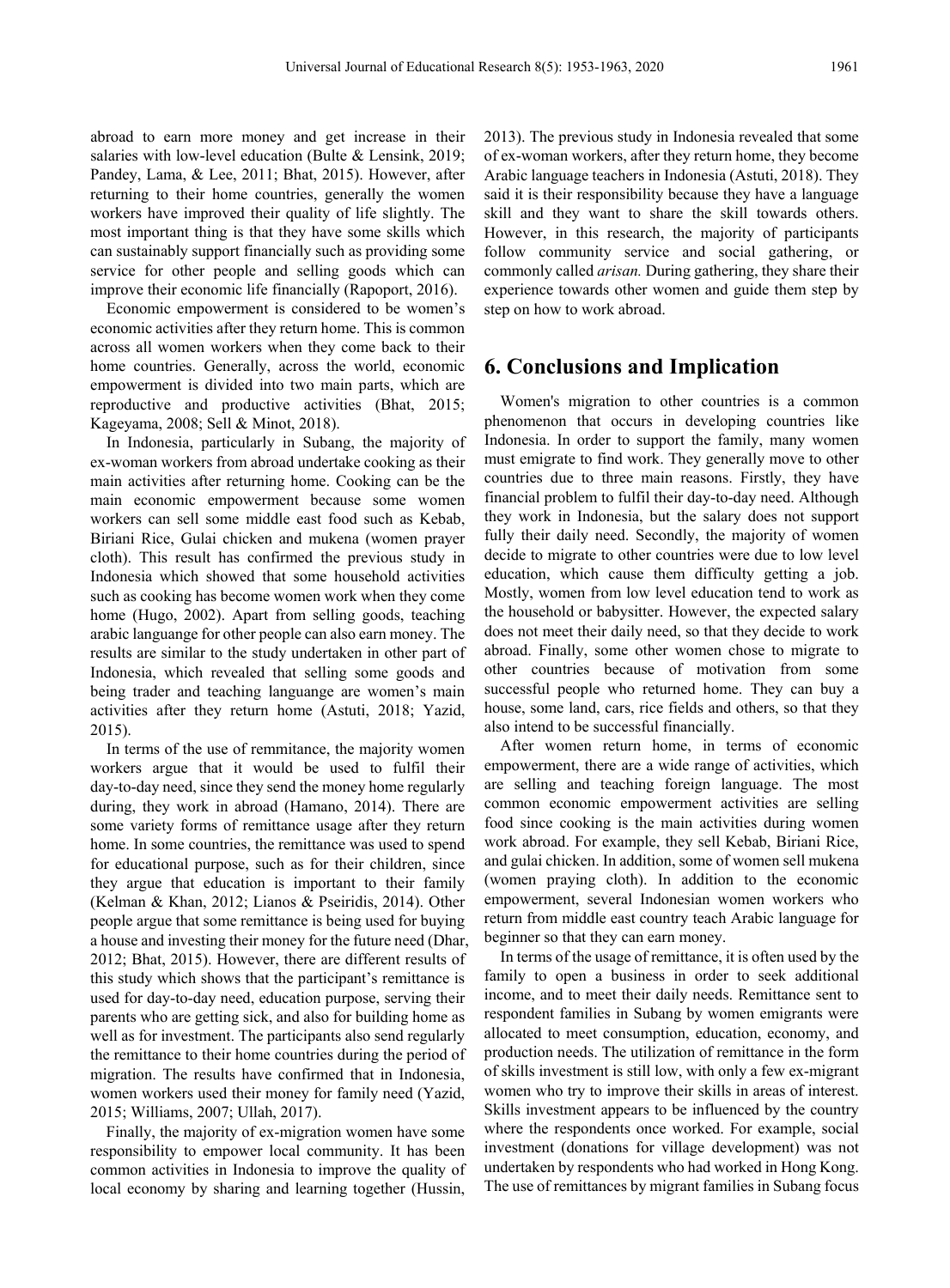on meeting educational consumption and investment needs.

Finally, as for the social empowerment, the majority of woman workers help to develop posyandu. This place is a healthcare centre for people living in some villages. The Indonesian women migrations were trying to support financially. Furthermore, social gathering was considered to be another activity of women in Subang regency as a result of migration.

Although this research has been done, it might face some potential limitations. Firstly, the participants are only 45 women workers, which might not enough to generalise the results. This is because the difficulty in finding some women who are available to be interviewed for this research. Furthermore, some participants do not intend to answer some questions, especially about financial problem and the use of remittance. They said use of remittance is considered to be their privacy, so that it cannot be explored deeply. As such, further research must cover the representative of Indonesian women workers from all province, so that it will have a wide variety of results. Also, the future research might focus on the use of remittance, because this part to some extent, can change and improve the quality of life for the people. So that, it is interesting to be investigated in a separate way.

The implication of this research would be divided into two main parts. Firstly, for the government, particularly in Subang regency, it helps inform the general women workers behaviour in Subang. It can also be the literature for the people who will undertake some research in Indonesia. Then, generally, the experience can be used as the measurement when they intend to work abroad.

## **Acknowledgment**

We are very grateful to experts for their appropriate and constructive suggestions to improve this template.

## **REFERENCES**

- [1] Sinha, B., Jha, S., & Negi, N. S. (2012). Migration and empowerment: the experience of women in households in India where migration of a husband has occurred. *Journal of Gender Studies, 21*(1), 61–76.
- [2] Liang, Z., Li, J., & Ma, Z. (2013). Migration and remittance: Evidence from a poor province in China. *Asian Population Studies, 9*(2), 124-141.
- [3] Blanchet, T., & Watson, S. K. (2019). Learning to Swim in Turbulent Waters: Women's Migration at the Agency-Exploitation Nexus. *Journal of Contemporary Asia*, 1-21.
- [4] Hamano, T. (2014). Japanese Women Migrants in Australia: Situating the Self between Ethnicity and Femininity. *Asian*

*and Pacific Migration Journal, 23*, 211-228.

- [5] Hugo, G. (1995). International Labor Migration and the Family: Some Observations from Indonesia. *Asian and Pacific Migration Journal, 4*(2-3), 273-201.
- [6] Williams, C. (2007). Women's mobility, changing gender relations and development in East Nusa Tenggara, Indonesia. *sian and Pacific Migration Journal, 16*(4), 533-554.
- [7] Hugo, G. (2000). The crisis and International population movement in Indonesia. *Asian and Pacific Migration Journal, 9*(1), 93-129.
- [8] Hugo, G. (2002). Effects of International migration on the family in Indonesia. *Asian and Pacific Migration Journal, 11*(1), 13-46.
- [9] Yazid, S. (2015). Indonesian labour migration: Identifying the women. *Global & Strategis, 9*(1), 49-62.
- [10] Ullah, A. A. (2017). Male migration and 'left-behind' women: Bane or Boon? *Environment and Urbanization Asia, 8*(1), 59-73.
- [11] Malapit, H., Quisumbing, A., Dick, R. M., Seymour, G., Martinez, E. M., Heckert, J.,... Yount, K. M. (2019). Development of the project-level women's empowerment in agriculture Index (Pro-WEAI). *World Development* (122), 675-692.
- [12] Babari, J., & Prijono, O. S. (1996). Pendidikan Sebagai Sarana Pemberdayaan. In O. S. Prijono, & M. Pranarka, *Pemberdayaan Konsep, Kebijakan dan Implementasi* (pp. 71-96). Jakarta: Center for Strategis and International Studies.
- [13] Pandey, S., Lama, G., & Lee, H. (2011). Effect of women's empowerment on their utilization of health services: A case of Nepal. *International Social Work, 55*(4), 554–573.
- [14] Sell, M., & Minot, N. (2018). What factors explain women's empowerment? Decision- making among small-scale farmers in Uganda. *Women's Studies International Forum* (71), 46-55.
- [15] Stromquist, N. P. (2015). Women's Empowerment and Education: linking knowledge to transformative action. *European Journal of Education, 5*(3).
- [16] Ramanayake, S. S., & Wijetunga, C. S. (2018). Sri Lanka's Labour Migration Trends, Remittances and Economic Growth. *South Asia Research, 38*(3S), 61S–81S.
- [17] Eldred, J. (2014). *Literacy and women's empowerment.* hamburgh: UNESCO Institute for Lifelong Learning.
- [18] Sharma, S., & Gambhir, D. (2017). The 'BIBA' Woman of India: A Model for Women Economic Empowerment. *South Asian Journal of Business and Management Cases, 6*(1), 89–99.
- [19] Miedema, S. S., Haardorfer, R., Girard, A. W., & Yount, K. M. (2018). Women's empowerment in East Africa: Development of a cross-country comparable measure. *World Development* (110), 453-464.
- [20] Kageyama, A. (2008). Extent of Poverty Alleviation by Migrant Remittances in Sri Lanka. *South Asia Research, 28*(1), 89–108.